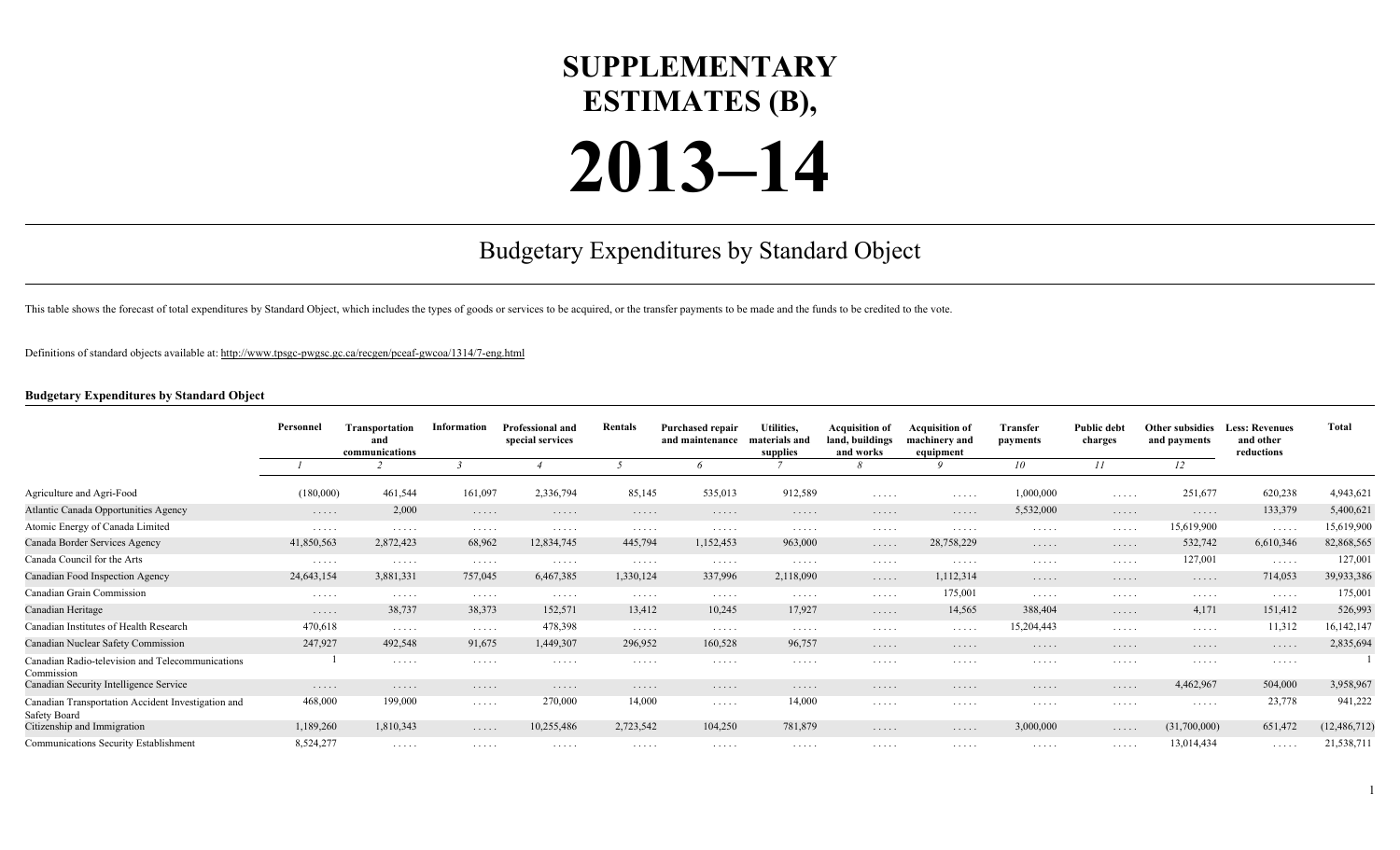|                                                                    | Personnel                          | Transportation<br>and<br>communications | Information                                      | Professional and<br>special services | Rentals                            | <b>Purchased repair</b><br>and maintenance | Utilities,<br>materials and<br>supplies          | <b>Acquisition of</b><br>land, buildings<br>and works | <b>Acquisition of</b><br>machinery and<br>equipment | <b>Transfer</b><br>payments        | <b>Public debt</b><br>charges<br>II              | Other subsidies<br>and payments<br>12            | <b>Less: Revenues</b><br>and other<br>reductions | <b>Total</b>    |
|--------------------------------------------------------------------|------------------------------------|-----------------------------------------|--------------------------------------------------|--------------------------------------|------------------------------------|--------------------------------------------|--------------------------------------------------|-------------------------------------------------------|-----------------------------------------------------|------------------------------------|--------------------------------------------------|--------------------------------------------------|--------------------------------------------------|-----------------|
|                                                                    |                                    | $\overline{z}$                          | $\mathbf{3}$                                     | $\overline{4}$                       | $5\overline{)}$                    | 6                                          |                                                  | 8                                                     | 9                                                   | 10 <sup>°</sup>                    |                                                  |                                                  |                                                  |                 |
| Correctional Service of Canada                                     | 6,539,979                          | $\dots$                                 | .                                                | (500,000)                            | $\ldots$                           | .                                          | $\dots$                                          | (441, 499)                                            | $\dots$                                             | $\dots$                            | $\dots$                                          | .                                                | 937,216                                          | 4,661,264       |
| Economic Development Agency of Canada for the<br>Regions of Quebec | 1,136,567                          | 50,128                                  | 15,000                                           | 120,200                              | 22,500                             | 2,500                                      | 5,000                                            | $\sim$ $\sim$ $\sim$ $\sim$ $\sim$                    | 32,500                                              | 49,428,977                         | $\sim$ $\sim$ $\sim$ $\sim$ $\sim$               | 2,500                                            | 12,479                                           | 50,803,393      |
| Enterprise Cape Breton Corporation                                 | .                                  | $\dots$                                 | $\dots$                                          | $\ldots$ .                           | $\ldots$                           | $\cdots$                                   | $\ldots$                                         | $\ldots$                                              | $\ldots$                                            | $\ldots$                           | $\ldots$                                         | 1,085,000                                        | $\dots$                                          | 1,085,000       |
| Environment                                                        | 11,225,723                         | (7,683,635)                             | (40, 050)                                        | (1, 846, 743)                        | (324, 413)                         | (335, 240)                                 | (511, 784)                                       | 6,162                                                 | 197,338                                             | 4,476,504                          | $\mathbb{Z}^2$ . $\mathbb{Z}^2$ , $\mathbb{Z}^2$ | (61, 226)                                        | 6,214,633                                        | (1, 111, 997)   |
| Federal Economic Development Agency for Southern<br>Ontario        | $\ldots$                           | 2,000                                   | $\ldots$                                         | $\dots$                              | $\ldots$                           | $\dots$                                    | $\sim$                                           | 1.1.1.1                                               | $\ldots$                                            | 19,830,000                         | 1.1.1.1                                          | $\sim$ $\sim$ $\sim$ $\sim$ $\sim$               | $\sim$                                           | 19,832,000      |
| Finance                                                            | $\Box$                             | $\sim$ $\sim$ $\sim$ $\sim$ $\sim$      | $\sim$ $\sim$ $\sim$ $\sim$ $\sim$               | 2,652,662                            | $\sim$ $\sim$ $\sim$ $\sim$ $\sim$ | $\sim$ $\sim$ $\sim$ $\sim$ $\sim$         | $\sim$ $\sim$ $\sim$ $\sim$ $\sim$               | $\sim$ $\sim$ $\sim$ $\sim$ $\sim$                    | (1,026,000)                                         | 62,097,000                         | (612,000,000)                                    | -1                                               | 109,662                                          | (548, 385, 999) |
| <b>Fisheries and Oceans</b>                                        | 11,681,567                         | 2,869,990                               | 90,994                                           | 49,894,174                           | 2,562,721                          | 1,026,555                                  | 4,085,883                                        | $\dots$                                               | 23,572,471                                          | 29,222,979                         | $\ldots$                                         | $\dots$                                          | 6,210,318                                        | 118,797,016     |
| Foreign Affairs, Trade and Development                             | 20,348,579                         | 1,382,896                               | 50,000                                           | 20,045,066                           | 572,416                            | 121,336                                    | 260,516                                          | (1,046,514)                                           | (78, 454)                                           | 290,155,140                        | $\sim$ $\sim$ $\sim$ $\sim$ $\sim$               | .                                                | 39,742,361                                       | 292,068,620     |
| Health                                                             | 22,042,109                         | 31,547,819                              | 625,459                                          | 56,293,730                           | 651,573                            | 1,428,899                                  | 72,189,684                                       | 127,273                                               | 3,132,353                                           | 209,928,875                        | $\dots$                                          | 419,988                                          | 2,646,009                                        | 395,741,753     |
| House of Commons                                                   | 5,365,861                          | 292,353                                 | 911,433                                          | 5,645,801                            | 1,371,788                          | 188,663                                    | 1,045,585                                        | 486,676                                               | $\ldots$                                            | $\ldots$                           | $\sim$ $\sim$ $\sim$ $\sim$ $\sim$               | $\sim$ $\sim$ $\sim$ $\sim$ $\sim$               | $\sim$                                           | 15,308,160      |
| Human Resources and Skills Development                             | 3,693,166                          | 16,000                                  | .                                                | 627,129                              | 374,317                            | 109,244                                    | 48,387                                           | $\dots$                                               | $\ldots$                                            | 60,852,900                         | $\dots$                                          | $\dots$                                          | 1,354,490                                        | 64,366,653      |
| Indian Affairs and Northern Development                            | 7,661,965                          | 2,239,444                               | 975,478                                          | 18,965,439                           | 575,539                            | 193,722                                    | 402,175                                          | 2,600,000                                             | 1.1.1.1                                             | 510,915,599                        | 1.1.1.1                                          | 60,990,204                                       | 1,102,406                                        | 604,417,159     |
| Indian Residential Schools Truth and Reconciliation<br>Commission  | $\dots$                            | 30,000                                  | $\dots$                                          | 32,001                               | $\ldots$                           | $\cdots$                                   | $\ldots$                                         | $\ldots$                                              | $\ldots$                                            | $\ldots$                           | $\dots$                                          | $\dots$                                          | $\dots$                                          | 62,001          |
| Industry                                                           | 1,703,876                          | 1,802,170                               | 555,267                                          | 5,116,539                            | 11,200                             | 733,260                                    | 826,030                                          | $\sim$ $\sim$ $\sim$ $\sim$ $\sim$                    | 9,707,946                                           | 64, 351, 488                       | $\sim$ $\sim$ $\sim$ $\sim$ $\sim$               | 17,263,757                                       | 473,452                                          | 101,598,081     |
| Justice                                                            | 882,740                            | 103,109                                 | 37,374                                           | 284,001                              | 30,858                             | 59,864                                     | 34,039                                           | $\dots$                                               | 63,519                                              | 9,800,000                          | $\ldots$                                         | 21,554                                           | 374,243                                          | 10,942,815      |
| Military Police Complaints Commission                              | 1,015,313                          | $\sim$ $\sim$ $\sim$ $\sim$ $\sim$      | $\sim$ $\sim$ $\sim$ $\sim$ $\sim$               | 3,909,559                            | 133,000                            | $\sim$ $\sim$ $\sim$ $\sim$ $\sim$         | $\sim$ $\sim$ $\sim$ $\sim$ $\sim$               | $\ldots$                                              | 248,024                                             | $\ldots$                           | $\sim$ $\sim$ $\sim$ $\sim$ $\sim$               | $\sim$ $\sim$ $\sim$ $\sim$ $\sim$               | $\ldots$                                         | 5,305,896       |
| National Arts Centre Corporation                                   | $\sim$ $\sim$ $\sim$ $\sim$ $\sim$ | $\ldots$                                | $\ldots$                                         | $\sim$                               | $\sim$ $\sim$ $\sim$ $\sim$ $\sim$ | $\ldots$                                   | $\ldots$                                         | $\ldots$                                              | $\ldots$                                            | $\sim$ $\sim$ $\sim$ $\sim$ $\sim$ | 1.1.1.1                                          | 325,001                                          | $\dots$                                          | 325,001         |
| National Battlefields Commission                                   | $\ldots$                           | $\sim$ $\sim$ $\sim$ $\sim$ $\sim$      | $\dots$                                          | $\ldots$                             | $\sim$ $\sim$ $\sim$ $\sim$ $\sim$ | $\ldots$                                   | $\sim$ $\sim$ $\sim$ $\sim$ $\sim$               | 660,000                                               | $\ldots$                                            | $\ldots$                           | $\sim$ $\sim$ $\sim$ $\sim$ $\sim$               | $\sim$ $\sim$ $\sim$ $\sim$ $\sim$               | $\cdots\cdots\cdots$                             | 660,000         |
| National Defence                                                   | 44,108,426                         | 13,795,333                              | (299, 456)                                       | 275,962,982                          | 13,733,333                         | 166,263,000                                | 38,306,334                                       | 19,178,217                                            | 22,100,594                                          | .                                  | $\ldots$                                         | 468,301,000                                      | 367,794,908                                      | 693,654,855     |
| National Energy Board                                              | $\ldots$                           | $\sim$ $\sim$ $\sim$ $\sim$ $\sim$      | $\ldots$                                         | 405,001                              | 3,342,000                          | $\sim$ $\sim$ $\sim$ $\sim$ $\sim$         | $\mathbb{Z}^2$ . $\mathbb{Z}^2$ , $\mathbb{Z}^2$ | 7,821,601                                             | 811,398                                             | 1.1.1.1                            | $\sim$ $\sim$ $\sim$ $\sim$ $\sim$               | $\sim$ $\sim$ $\sim$ $\sim$ $\sim$               | $\ldots$                                         | 12,380,000      |
| National Research Council of Canada                                | 41,207,026                         | (513, 846)                              | 56,368                                           | (136, 391)                           | (1,621,133)                        | 1,934,022                                  | 10,250,219                                       | $\ldots$                                              | 447,001                                             | 16,372,943                         | $\dots$                                          | 150,792                                          | 519,765                                          | 67,627,236      |
| Natural Resources                                                  | 2,848,080                          | 950,656                                 | 52,532                                           | 26,080,614                           | 504,508                            | (329, 220)                                 | 396,000                                          | $\mathbb{R}^n$ . $\mathbb{R}^n$ . $\mathbb{R}^n$      | 734,993                                             | 2,940,000                          | $\mathbb{R}^n$ . In the $\mathbb{R}^n$           | 1,402,240                                        | 33,659,221                                       | 1,921,182       |
| Natural Sciences and Engineering Research Council                  | 333,208                            | 131,238                                 | 12,109                                           | 223,014                              | 15,603                             | 26,438                                     | 10,200                                           | $\ldots$                                              | 52,354                                              | 13,255,296                         | $\dots$                                          | $\dots$                                          | 20,120                                           | 14,039,340      |
| Office of Infrastructure of Canada                                 | $\ldots$                           | (9,927)                                 | $\mathbb{R}^n$ .<br><br>.<br><br>.<br>.          | $\sim$ $\sim$ $\sim$ $\sim$ $\sim$   | $\sim$ $\sim$ $\sim$ $\sim$ $\sim$ | $\sim$ $\sim$ $\sim$ $\sim$ $\sim$         | $\sim$ $\sim$ $\sim$ $\sim$ $\sim$               | $\ldots$                                              | $\ldots$                                            | 224,481,895                        | $\sim$ $\sim$ $\sim$ $\sim$ $\sim$               | $\mathbb{Z}^2$ . $\mathbb{Z}^2$ , $\mathbb{Z}^2$ | 9,927                                            | 224,462,041     |
| Office of the Co-ordinator, Status of Women                        | $\ldots$                           | $\sim$ $\sim$ $\sim$ $\sim$ $\sim$      | $\dots$                                          | 950,000                              | $\ldots$                           | $\ldots$                                   | $\ldots$                                         | $\dots$                                               | 650,000                                             | $\ldots$                           | $\ldots$                                         | .                                                | $\dots$                                          | 1,600,000       |
| Office of the Director of Public Prosecutions                      | $\ldots$                           | 148,435                                 | 722                                              | 40,598                               | $\sim$ $\sim$ $\sim$ $\sim$ $\sim$ | 17,021                                     | 1,117                                            | 3,657,980                                             | 134,102                                             | $\sim$ $\sim$ $\sim$ $\sim$ $\sim$ | $\sim$ $\sim$ $\sim$ $\sim$ $\sim$               | 25                                               | 222,651                                          | 3,777,349       |
| Parks Canada Agency                                                | 2,365,254                          | 980,404                                 | 539,342                                          | 4,654,943                            | 1,043,890                          | (5,246,390)                                | 1,263,785                                        | 22,870,710                                            | 150,000                                             | 409,413                            | $\ldots$                                         | 349                                              | 2,606,216                                        | 26,425,484      |
| Privy Council                                                      | 533,264                            | 522,700                                 | 1,500                                            | 108,199                              | 70,974                             | $\mathbb{R}^n$ . In the $\mathbb{R}^n$     | 3,400                                            | $\sim$ $\sim$ $\sim$ $\sim$ $\sim$                    | $\sim$ $\sim$ $\sim$ $\sim$ $\sim$                  | $\sim$ $\sim$ $\sim$ $\sim$ $\sim$ | 1.1.1.1                                          | 14,050                                           | 69,121                                           | 1,184,966       |
| Public Health Agency of Canada                                     | 12,247,087                         | 595,911                                 | 144,306                                          | 17,583,814                           | 224,597                            | $\dots$                                    | 2,634,680                                        | $\dots$                                               | 2,500,962                                           | (601,311)                          | $\dots$                                          | . $\cdot$                                        | 301,538                                          | 35,028,508      |
| Public Safety and Emergency Preparedness                           | $\sim$ $\sim$ $\sim$ $\sim$ $\sim$ | $\sim$ $\sim$ $\sim$ $\sim$ $\sim$      | $\dots$                                          | $\ldots$                             | $\sim$ $\sim$ $\sim$ $\sim$ $\sim$ | $\ldots$                                   | $\sim$ $\sim$ $\sim$ $\sim$ $\sim$               | $\ldots$                                              | $\mathbb{R}^n$ . $\mathbb{R}^n$ . $\mathbb{R}^n$    | 688,902,130                        | $\sim$ $\sim$ $\sim$ $\sim$ $\sim$               | $\mathbb{Z}^2$ . $\mathbb{Z}^2$ , $\mathbb{Z}^2$ | 1.1.1.1                                          | 688,902,130     |
| <b>Public Service Commission</b>                                   | $\dots$                            | $\ldots$                                | $\mathbb{Z}^2$ . $\mathbb{Z}^2$ , $\mathbb{Z}^2$ | 504,001                              | $\ldots$                           | $\dots$                                    | $\ldots$                                         | $\dots$                                               | $\ldots$                                            | $\dots$                            | $\ldots$                                         | $\dots$                                          | $\sim$                                           | 504,001         |
| <b>Public Works and Government Services</b>                        | 13,676,427                         | 1,342,487                               | 81,404                                           | 63,964,642                           | 34, 346, 243                       | 31,058,571                                 | 2,435,291                                        | 11,256,857                                            | 4,560,954                                           | $\ldots$                           | $\sim$                                           | 14,547,669                                       | 633,430                                          | 176,637,115     |
| Registry of the Specific Claims Tribunal                           | 1,217,591                          | (44, 522)                               | (11, 542)                                        | (169, 805)                           | (327, 426)                         | 5,010                                      | (10,060)                                         | $\dots$                                               | $\ldots$                                            | $\sim$ $\sim$ $\sim$ $\sim$ $\sim$ | $\ldots$                                         | $\ldots$                                         | 6,000                                            | 653,246         |
| Royal Canadian Mounted Police                                      | (1,251,127)                        | 4,353,232                               | 126,196                                          | 10,649,107                           | 2,290,642                          | 2,321,197                                  | 3,138,816                                        | 536,646                                               | 1,110,871                                           | 9.767.876                          | $\cdots\cdots\cdots$                             | $\ldots$                                         | 1,669,148                                        | 31,374,308      |